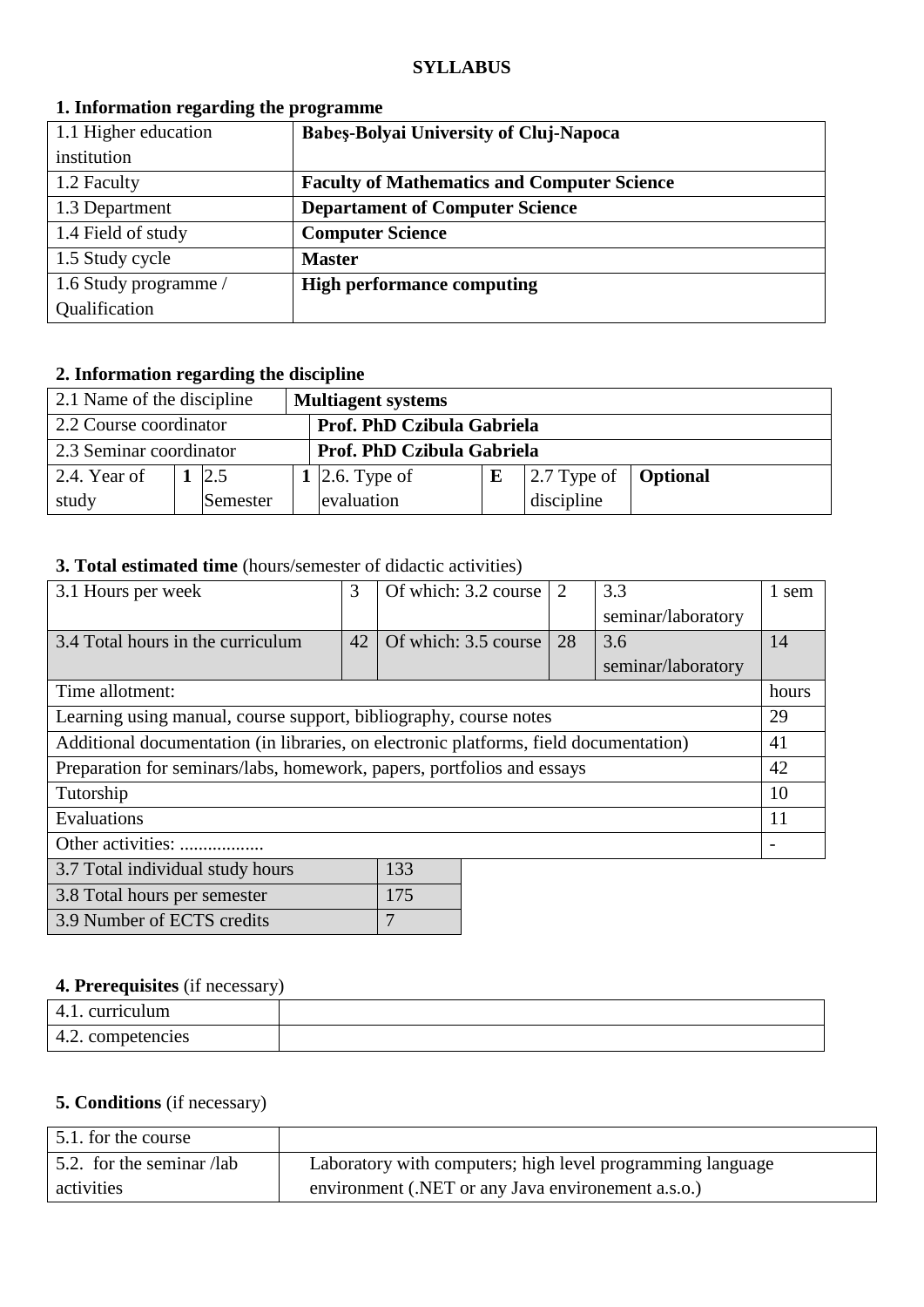# **6. Specific competencies acquired** Demonstrate advanced modeling skills for economic, industrial, scientific phenomena and **Professional competencies** processes, by using fundamental mathematical, statistical, and computer science knowledge **•** Demonstrate advanced skills to analysis, design, and construction of software systems, using a wide range of hardware / software platforms, programming languages and environments, and modeling, verification and validation tools • Ethic and fair behavior, commitment to professional deontology Transversal competencies **Transversal competencies** Team work capabilities; able to fulfill different roles • Professional communication skills; concise and precise description, both oral and written, of professional results, negotiation abilities. • Entrepreneurial skills; working with economical knowledge; continuous learning • Good English communication skills

## **7. Objectives of the discipline** (outcome of the acquired competencies)

| 7.1 General objective of the                | • To present the field of agents as a new research and application domain                                                                                                                                                                                                                                                                                                                                                         |
|---------------------------------------------|-----------------------------------------------------------------------------------------------------------------------------------------------------------------------------------------------------------------------------------------------------------------------------------------------------------------------------------------------------------------------------------------------------------------------------------|
| discipline                                  | of Software Engineering and Artificial Intelligence.                                                                                                                                                                                                                                                                                                                                                                              |
| 7.2 Specific objective of the<br>discipline | • To introduce the main concepts and methods related to agent oriented<br>software engineering.<br>To present the connection between agents and other programming<br>$\bullet$<br>paradigms.<br>To present the connection between multiagent systems and the<br>$\bullet$<br>distributed artificial intelligence field.<br>To induce the necessity of MAS through the study of relevant<br>industrial and practical applications. |

### **8. Content**

| 8.1 Course                                 | Teaching methods                  | Remarks |
|--------------------------------------------|-----------------------------------|---------|
| <b>Introduction</b>                        | Interactive exposure<br>$\bullet$ |         |
| Agent based software engineering           | Explanation                       |         |
| The concept of agent and intelligent agent | Conversation<br>$\bullet$         |         |
| Applications                               | Didactical<br>$\bullet$           |         |
|                                            | demonstration                     |         |
| 2. Agents and intelligent agents (1)       | Interactive exposure              |         |
| Definitions, properties, taxonomies        | Explanation                       |         |
| Abstract and concrete architectures for    | Conversation                      |         |
| intelligent agents                         | Didactical<br>$\bullet$           |         |
| Software agents                            | demonstration                     |         |
| Mobile agents, interface agents            |                                   |         |
| 3. Agents and intelligent agents (2)       | Interactive exposure              |         |
| Application domains                        | • Explanation                     |         |
| <b>Agents and Objects</b>                  | Conversation                      |         |
| <b>Agents and Expert Systems</b>           | Didactical                        |         |
| Agent based development                    | demonstration                     |         |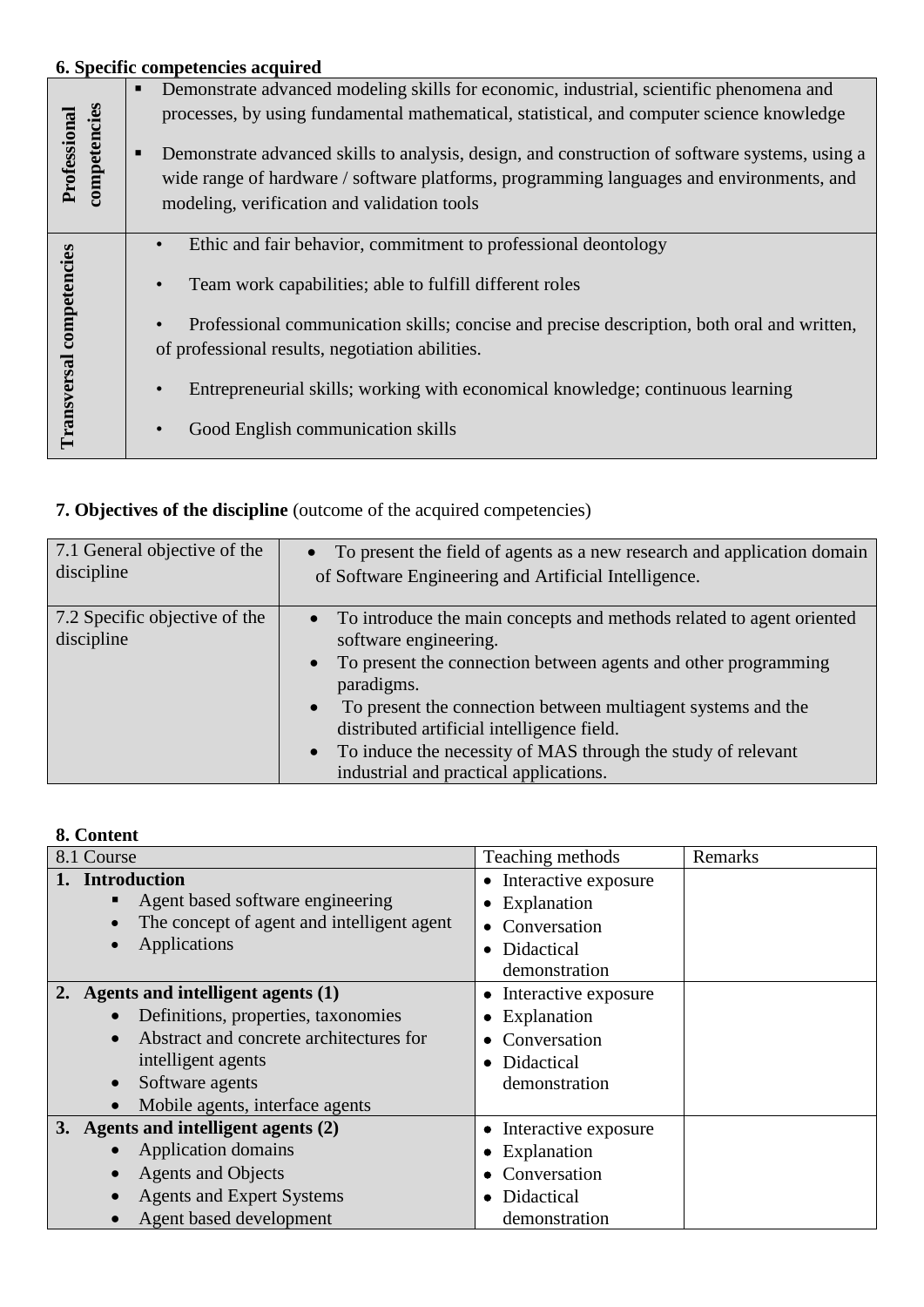| 4. Agent based systems (1)                            | • Interactive exposure    |
|-------------------------------------------------------|---------------------------|
| Design principles of an agent based system            | Explanation               |
| Conceptual modeling using agents                      | Conversation              |
| Examples                                              | Didactical                |
|                                                       |                           |
|                                                       | demonstration             |
| 5. Agent based systems (2)                            | Interactive exposure<br>٠ |
| Agents in complex software systems                    | Explanation               |
| Implementation of the agent function                  | Conversation              |
| Examples                                              | Didactical                |
|                                                       | demonstration             |
| 6. Multiagent systems and societies of agents         | Interactive exposure      |
| Coordination, cooperation, communication<br>$\bullet$ | Explanation               |
| - protocols                                           | Conversation              |
|                                                       |                           |
| Negotiation                                           | Didactical                |
| Communication languages between agents                | demonstration             |
| KQML, FIPA-ACL                                        |                           |
| 7. Applications of agents and MAS (1)                 | Interactive exposure<br>٠ |
| Agents in e-business and e-commerce                   | Explanation               |
| Agents in e-banking                                   | Conversation              |
| <b>Agents for Distributed Data Mining</b>             | Didactical                |
|                                                       | demonstration             |
| 8. Applications of agents and MAS (2)                 | • Interactive exposure    |
| Information agents                                    | Explanation               |
|                                                       |                           |
| Industrial applications of MAS                        | Conversation              |
|                                                       | Didactical                |
|                                                       | demonstration             |
| 9. Distributed problem solving                        | • Interactive exposure    |
| Agent based modeling                                  | Explanation               |
| Advantages of using agents                            | Conversation              |
|                                                       | Didactical                |
|                                                       | demonstration             |
| 10. Distributed constraint satisfaction problems      | Interactive exposure      |
| The problem definition<br>$\bullet$                   | Explanation<br>٠          |
| The hyperresolution based consistency                 | Conversation              |
| algorithm                                             |                           |
|                                                       | Didactical                |
| Asynchronous backtracking                             | demonstration             |
| Examples                                              |                           |
| 11. Distributed path finding problems                 | Interactive exposure<br>٠ |
| Asynchronous dynamic programming                      | Explanation               |
| Learning Real Time A*                                 | Conversation              |
| Bidirectional search algorithm                        | Didactical                |
| Real time multiagent search algorithm                 | demonstration             |
| Examples                                              |                           |
| 12. Learning in multiagent systems                    | Interactive exposure      |
| Types of learning                                     | Explanation               |
| Cooperative learning in multiagent systems            | Conversation              |
|                                                       |                           |
| Team learning                                         | Didactical<br>$\bullet$   |
| Concurrent learning                                   | demonstration             |
| Application domains for multiagent                    |                           |
| learning                                              |                           |
| 13. MAS research reports presentation                 | Interactive exposure<br>٠ |
|                                                       | Conversation              |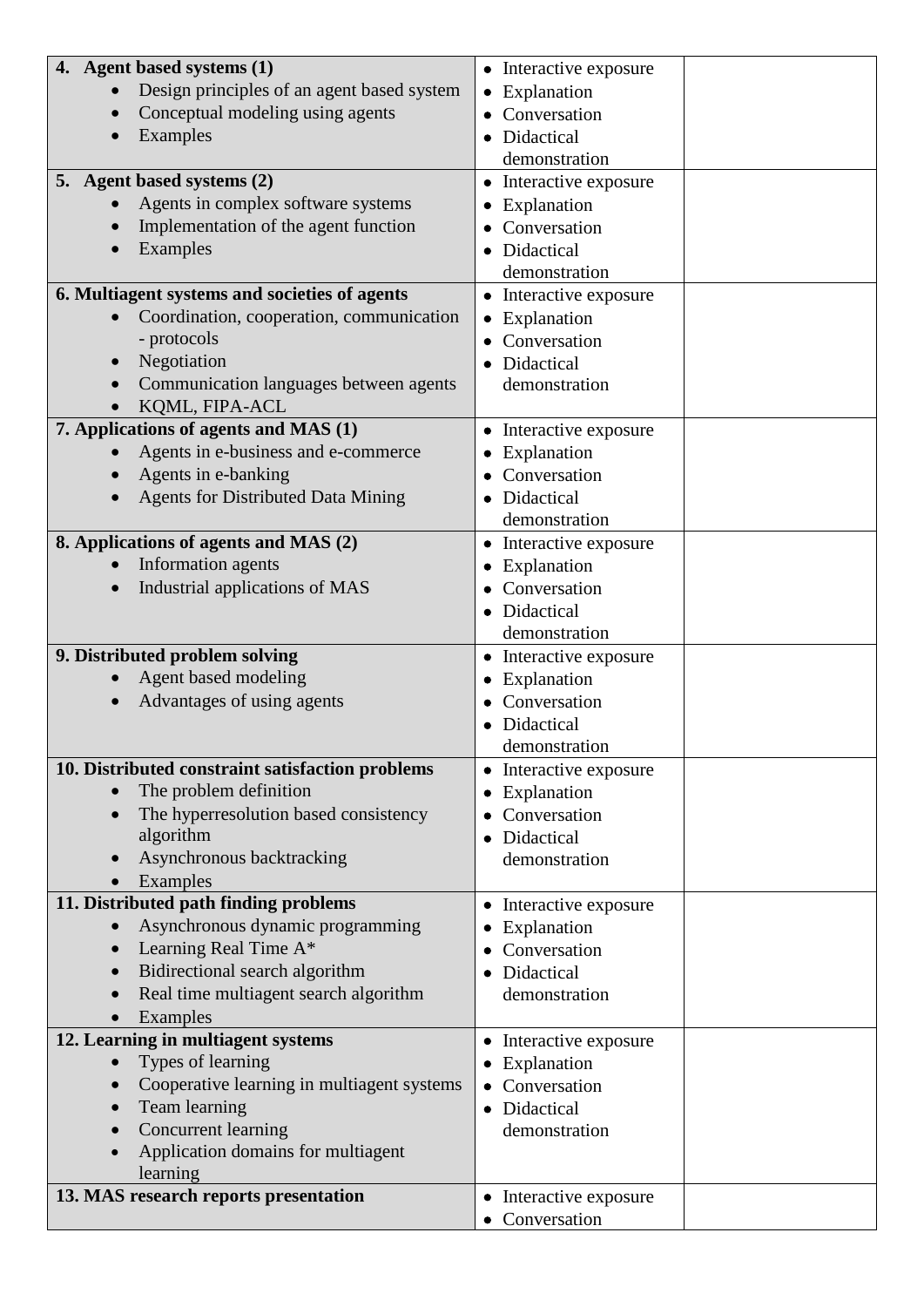### **Bibliography**

- 1. M. Wooldridge, G. Weiss, and P.Ciancarini, editors: Agent-Oriented Software Engineering II Springer-Verlag Lecture Notes in Computer Science Volume 2222, February 2001.
- 2. F. Zambonelli, N. R. Jennings, and M. Wooldridge. Developing Multiagent Systems: The Gaia Methodology. In ACM Transactions on Software Engineering Methodology, 12(3):317-370, July 2003.
- 3. Czibula, G., Sisteme multiagent în Inteligenţa Artificială Distribuită. Arhitecturi şi aplicaţii. Editura RisoPrint, Cluj-Napoca, 2006
- 4. Weiss, G. (Ed.): Multiagent Systems: A Modern Approach to Distributed Artificial Intelligence, MIT Press, 1999

| 8.2 Seminar / laboratory                                 | Teaching methods            | Remarks               |
|----------------------------------------------------------|-----------------------------|-----------------------|
|                                                          |                             | The seminar is        |
|                                                          |                             | structured as 2 hours |
|                                                          |                             | classes every second  |
|                                                          |                             | week                  |
| 1. Administration of seminars. Survey of the sources     | Interactive exposure        |                       |
| of information available on Internet and Intranet        | Explanation                 |                       |
|                                                          | Conversation                |                       |
| 2. Survey of the sources of information available on     | Documentation<br>$\bullet$  |                       |
| Internet and Intranet; chosing the paper topic and       | Explanation                 |                       |
| scheduling the presentation.                             | Conversation                |                       |
|                                                          |                             |                       |
| An agent based system (Project 1) will be developed      |                             |                       |
| using an open source agent development environment.      |                             |                       |
| The second project (Project 2) will be realized from     |                             |                       |
| scratch and documented. The software will have to        |                             |                       |
| demonstrate the use of multiple agents for some          |                             |                       |
| specific task.                                           |                             |                       |
| 3. Problem definition and specification for Project 2    | Lab assignment              |                       |
|                                                          | Explanation<br>$\bullet$    |                       |
|                                                          | Conversation<br>$\bullet$   |                       |
| 4. Comments about the solution (problem analysis)        | Lab assignment<br>$\bullet$ |                       |
| and conceptual modeling of the problem using agents      | Explanation<br>$\bullet$    |                       |
| (Project 2). Demonstration of Project 1                  | Conversation<br>$\bullet$   |                       |
| 5. Design documentation for Project 2                    | Lab assignment<br>$\bullet$ |                       |
|                                                          | Explanation                 |                       |
|                                                          | Conversation<br>$\bullet$   |                       |
| 6. Design documentation for Project 2                    | Lab assignment<br>$\bullet$ |                       |
|                                                          | Explanation                 |                       |
|                                                          | Conversation<br>$\bullet$   |                       |
| 7. The electronic version of the source code, test files | Lab assignment<br>$\bullet$ |                       |
| and any other files required to test Project 2. Project  | Explanation                 |                       |
| 2 demonstration                                          | Conversation                |                       |
|                                                          |                             |                       |

### **Bibliography**

- 1. M. Wooldridge, G. Weiss, and P.Ciancarini, editors: Agent-Oriented Software Engineering II Springer-Verlag Lecture Notes in Computer Science Volume 2222, February 2001.
- 2. F. Zambonelli, N. R. Jennings, and M. Wooldridge. Developing Multiagent Systems: The Gaia Methodology. In ACM Transactions on Software Engineering Methodology, 12(3):317-370, July 2003.
- 3. Czibula, G., Sisteme multiagent în Inteligenţa Artificială Distribuită. Arhitecturi şi aplicaţii. Editura RisoPrint, Cluj-Napoca, 2006